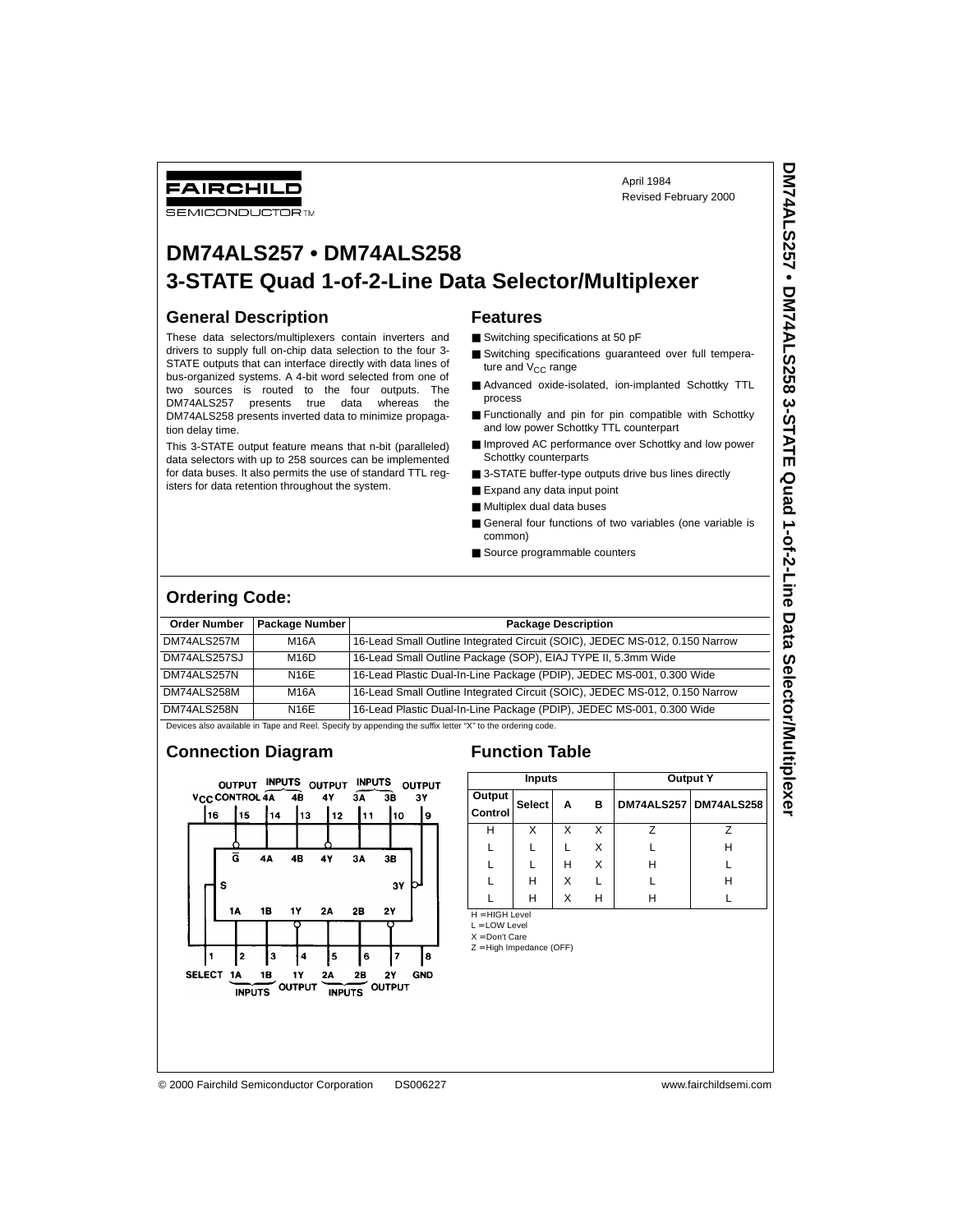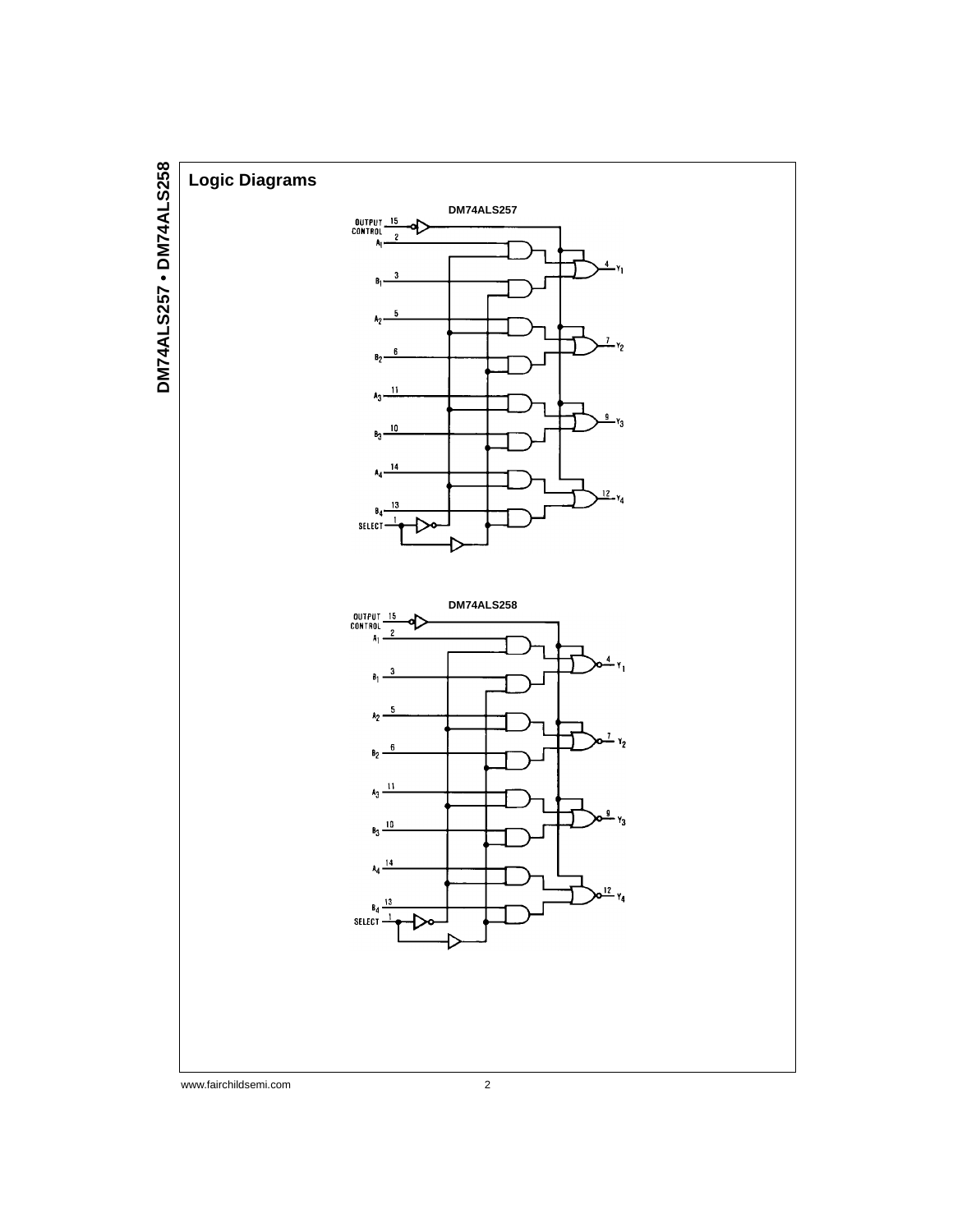## **Absolute Maximum Ratings**(Note 1)

| <b>Supply Voltage</b>                | 7V                                  |
|--------------------------------------|-------------------------------------|
| Input Voltage                        | 7V                                  |
| Voltage Applied to Disabled Output   | 5.5V                                |
| Operating Free Air Temperature Range | $0^{\circ}$ C to +70 $^{\circ}$ C   |
| Storage Temperature Range            | $-65^{\circ}$ C to $+150^{\circ}$ C |
| Typical $\theta_{IA}$                |                                     |
| N Package                            | 73.0°C/W                            |
| M Package                            | 102.0°C/W                           |

**Note 1:** The "Absolute Maximum Ratings" are those values beyond which<br>the safety of the device cannot be guaranteed. The device should not be<br>operated at these limits. The parametric values defined in the Electrical<br>Chara for actual device operation.

# **Recommended Operating Conditions**

| Symbol                     | <b>Parameter</b>                 | Min | <b>Nom</b> | Max    | <b>Units</b> |
|----------------------------|----------------------------------|-----|------------|--------|--------------|
| $V_{\rm CC}$               | Supply Voltage                   | 4.5 |            | 5.5    |              |
| $\overline{V_{\text{IH}}}$ | <b>HIGH Level Input Voltage</b>  |     |            |        |              |
| $V_{IL}$                   | <b>LOW Level Input Voltage</b>   |     |            | 0.8    |              |
| $I_{OH}$                   | <b>HIGH Level Output Current</b> |     |            | $-2.6$ | mA           |
| $I_{OL}$                   | <b>LOW Level Output Current</b>  |     |            | 24     | mA           |
|                            | Free Air Operating Temperature   |     |            | 70     | °C           |

# **Electrical Characteristics**

over a commented operation free air temperature range. All typical values are measured at Vcc = 5V, T

| Symbol            | Parameter                         |            | <b>Conditions</b>                               |                                | Min          | Typ            | Max    | <b>Units</b>            |
|-------------------|-----------------------------------|------------|-------------------------------------------------|--------------------------------|--------------|----------------|--------|-------------------------|
| $V_{\mathsf{IK}}$ | Input Clamp Voltage               |            | $V_{CC} = 4.5V$ , $I_1 = -18$ mA                |                                |              |                | $-1.5$ | $\vee$                  |
| $V_{OH}$          | <b>HIGH Level</b>                 |            | $V_{\text{CC}} = 4.5V$                          | $I_{OH} = -2.6$ mA             | 2.4          | 3.3            |        | $\vee$                  |
|                   | Output Voltage                    |            | $I_{OH} = -0.4$ mA                              |                                | $V_{CC}$ – 2 |                |        | V                       |
| $V_{OL}$          | <b>LOW Level</b>                  |            | $V_{CC} = 4.5V$                                 | $I_{\Omega I} = 12 \text{ mA}$ |              | 0.25           | 0.4    | $\overline{\mathsf{v}}$ |
|                   | Output Voltage                    |            |                                                 | $I_{\Omega I} = 24 \text{ mA}$ |              | 0.35           | 0.5    | V                       |
| ı,                | Input Current at Maximum          |            |                                                 |                                |              |                | 0.1    |                         |
|                   | Input Voltage                     |            | $V_{\text{CC}} = 5.5V$ , $V_{\text{IH}} = 7V$   |                                |              |                |        | mA                      |
| $I_{\rm{H}}$      | <b>HIGH Level Input Current</b>   |            | $V_{\text{CC}} = 5.5V$ , $V_{\text{IH}} = 2.7V$ |                                |              |                | 20     | μA                      |
| Ιщ.               | <b>LOW Level Input Current</b>    |            | $V_{\text{CC}} = 5.5V, V_{\text{II}} = 0.4V$    |                                |              |                | $-0.1$ | mA                      |
| l <sub>O</sub>    | <b>Output Drive Current</b>       |            | $V_{\text{CC}} = 5.5V$ , $V_{\text{O}} = 2.25V$ |                                | $-30$        |                | $-112$ | mA                      |
| $I_{OZH}$         | OFF-State Output Current          |            | $V_{CC} = 5.5V,$                                |                                |              |                | 20     | μA                      |
|                   | <b>HIGH Level Voltage Applied</b> |            | $V_{\Omega} = 2.7V$                             |                                |              |                |        |                         |
| $I_{OZL}$         | OFF-State Output Current,         |            | $V_{C} = 5.5V,$                                 |                                |              |                | $-20$  | μA                      |
|                   | LOW Level Voltage Applied         |            | $V_{\Omega} = 0.4V$                             |                                |              |                |        |                         |
| $I_{\rm CCH}$     | Supply                            | DM74ALS257 | $V_{\text{CC}} = 5.5V$                          | Outputs HIGH                   |              | 3              | 6      | mA                      |
|                   | Current                           |            | DM74ALS258 Outputs OPEN                         |                                |              | 2.5            | 4      | mA                      |
| $I_{CCL}$         | Supply                            | DM74ALS257 |                                                 | Outputs LOW                    |              | 8              | 12     | mA                      |
|                   | Current                           | DM74ALS258 |                                                 |                                |              | $\overline{7}$ | 11     | mA                      |
| $I_{CCZ}$         | Supply                            | DM74ALS257 |                                                 | Outputs Disabled               |              | 9              | 14     | mA                      |
|                   | Current                           | DM74ALS258 |                                                 |                                |              | 8              | 13     | mA                      |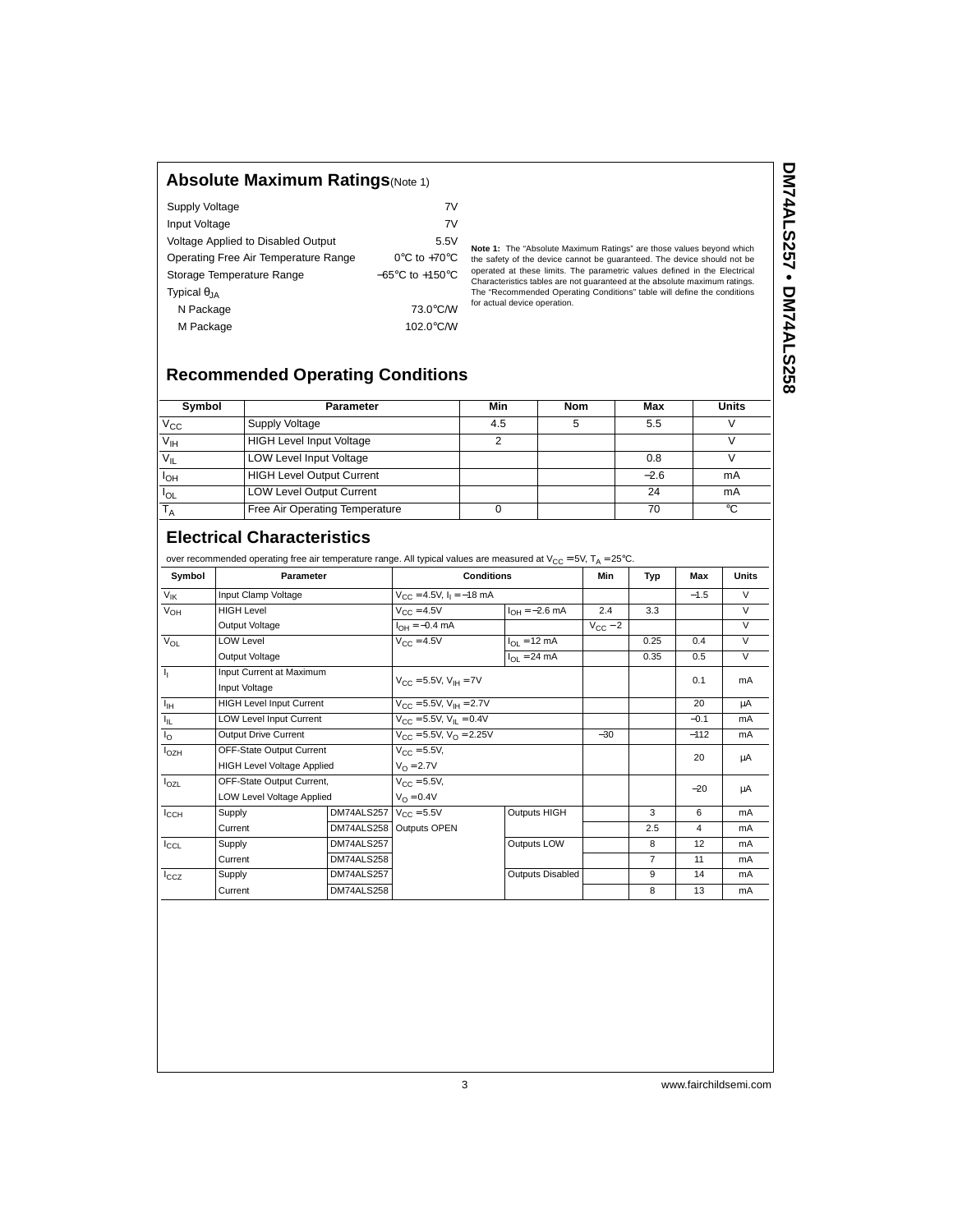|                  | Parameter                                                                                            | <b>Conditions</b>       | From              | To    | Min                     | Max            | Units          |
|------------------|------------------------------------------------------------------------------------------------------|-------------------------|-------------------|-------|-------------------------|----------------|----------------|
| t <sub>PLH</sub> | Propagation Delay Time                                                                               | $V_{CC} = 4.5V$ to 5.5V | Data              | Any Y | $\overline{c}$          | 10             | ns             |
|                  | LOW-to-HIGH Level Output                                                                             | $C_L = 50$ pF           |                   |       |                         |                |                |
| <sup>t</sup> PHL | Propagation Delay Time                                                                               | $R_1 = 500\Omega$       | Data              | Any Y | $\overline{\mathbf{c}}$ | 12             | ns             |
|                  | HIGH-to-LOW Level Output                                                                             |                         |                   |       |                         |                |                |
| t <sub>PLH</sub> | Propagation Delay Time                                                                               |                         | Select            | Any Y | $\sqrt{4}$              | 18             | ns             |
|                  | LOW-to-HIGH Level Output                                                                             |                         |                   |       |                         |                |                |
| t <sub>PHL</sub> | Propagation Delay Time                                                                               |                         | Select            | Any Y | 5                       | 22             | ns             |
|                  | HIGH-to-LOW Level Output                                                                             |                         |                   |       |                         |                |                |
| t <sub>ZH</sub>  | Output Enable Time                                                                                   |                         | Output            | Any Y | $\sqrt{4}$              | 16             | ns             |
|                  | to HIGH Level                                                                                        |                         | Control           |       |                         |                |                |
| t <sub>ZL</sub>  | Output Enable Time                                                                                   |                         | Output            | Any Y | 5                       | 18             | ns             |
|                  | to LOW Level                                                                                         |                         | Control           |       |                         |                |                |
| $t_{HZ}$         | Output Disable Time                                                                                  |                         | Output            | Any Y | $\overline{c}$          | 10             | ns             |
|                  | from HIGH Level                                                                                      |                         | Control           |       |                         |                |                |
| $t_{LZ}$         | Output Disable Time                                                                                  |                         | Output            |       |                         |                |                |
|                  | from LOW Level                                                                                       |                         | Control           | Any Y | 3                       | 15             | ns             |
|                  | <b>Switching Characteristics DM74ALS258</b><br>over recommended operating free air temperature range |                         |                   |       |                         |                |                |
| Symbol           | Parameter                                                                                            | <b>Conditions</b>       | From              | To    | Min                     | Max            | Units          |
| t <sub>РLН</sub> | Propagation Delay Time                                                                               | $V_{CC} = 4.5V$ to 5.5V | Data              | Any Y | $\overline{2}$          | 8              | ns             |
|                  | LOW-to-HIGH Level Output                                                                             | $C_L = 50$ pF           |                   |       |                         |                |                |
| t <sub>PHL</sub> | Propagation Delay Time                                                                               | $R_L = 500\Omega$       | Data              | Any Y | $\overline{2}$          | $\overline{7}$ | ns             |
|                  | HIGH-to-LOW Level Output                                                                             |                         |                   |       |                         |                |                |
| t <sub>PLH</sub> | Propagation Delay Time                                                                               |                         | Select            | Any Y | 3                       | 20             | ns             |
|                  | LOW-to-HIGH Level Output                                                                             |                         |                   |       |                         |                |                |
| $t_{\sf PHL}$    | Propagation Delay Time                                                                               |                         | Select            | Any Y | 5                       | 25             | ns             |
|                  | HIGH-to-LOW Level Output                                                                             |                         |                   |       |                         |                |                |
|                  | Output Enable Time                                                                                   |                         | Output            | Any Y | 5                       | 18             | ns             |
| t <sub>ZН</sub>  |                                                                                                      |                         | Control           |       |                         |                |                |
|                  | to HIGH Level                                                                                        |                         |                   |       |                         |                |                |
| t <sub>ZL</sub>  | Output Enable Time                                                                                   |                         | Output            | Any Y | 5                       | 18             |                |
|                  | to LOW Level                                                                                         |                         | Control           |       |                         |                |                |
| t <sub>ΗZ</sub>  | Output Disable Time                                                                                  |                         | Output            | Any Y | $\overline{c}$          | 10             |                |
|                  | from HIGH Level                                                                                      |                         | Control           |       |                         |                |                |
| t <sub>LΖ</sub>  | Output Disable Time<br>from LOW Level                                                                |                         | Output<br>Control | Any Y | 3                       | 18             | ns<br>ns<br>ns |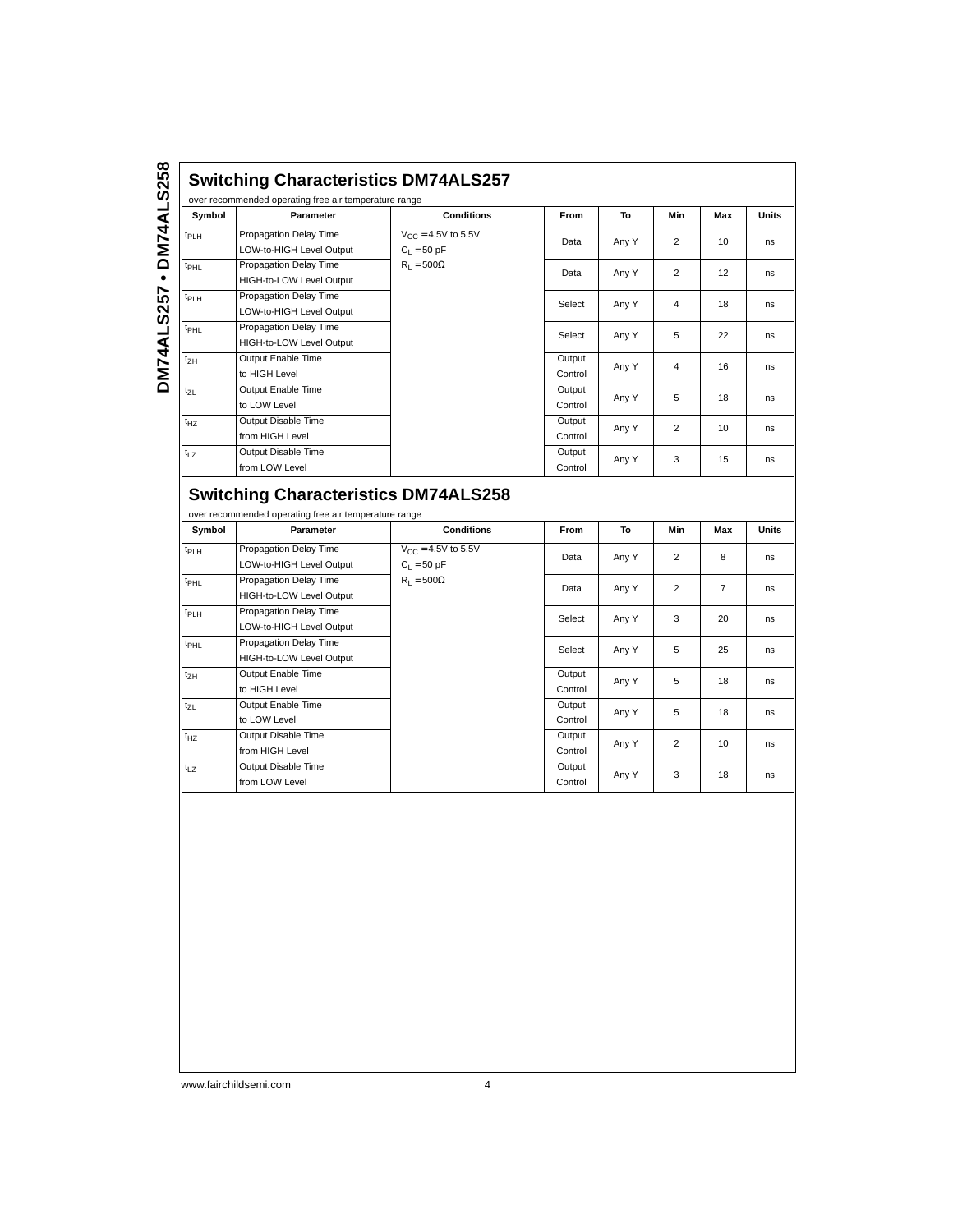

### 5 www.fairchildsemi.com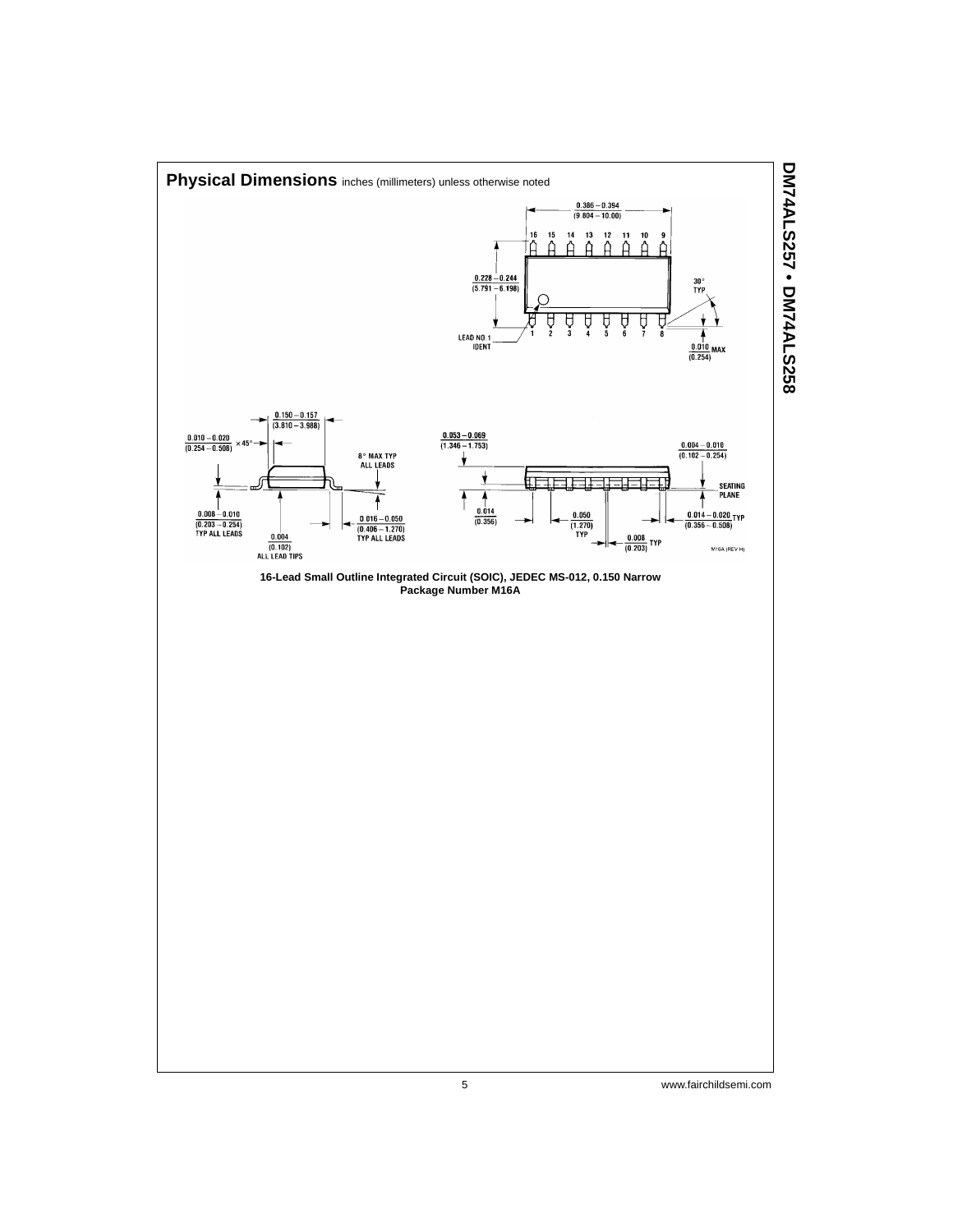